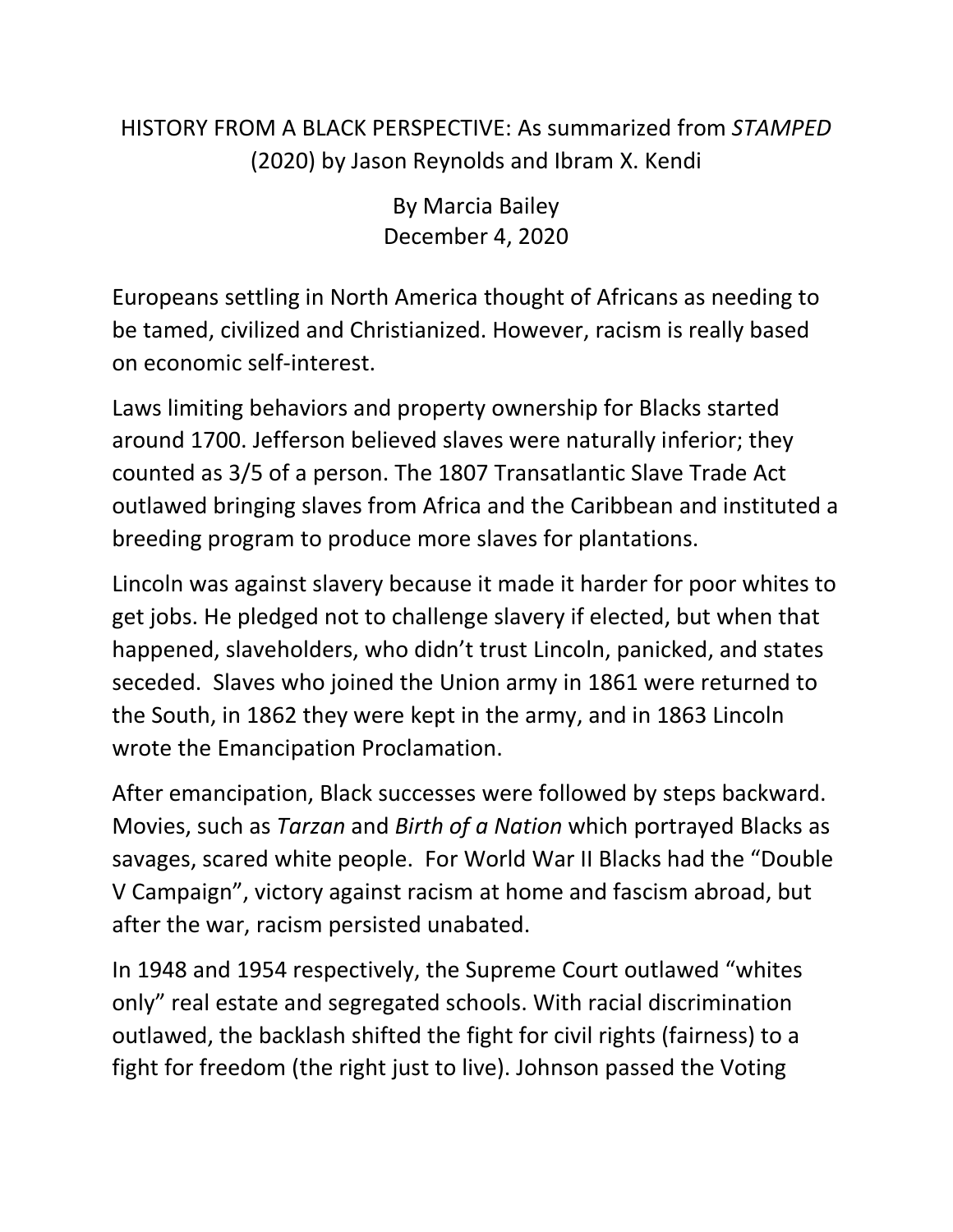Rights Act of 1965, the most effective antiracist legislation ever passed by Congress.

Nixon played into White fears by using the words "ghetto", "undesirables", and "dangerous elements" which morphed into "thugs", later becoming the "southern strategy"! Without using the words "Blacks" or "Whites", he spread the racist message. Whites watched *Rocky* representing a very powerful Black man: Muhammad Ali, while Blacks watched *Roots,* a story about a part of history Whites didn't want to acknowledge*.*

Ronald Reagan became President using law and order and the southern strategy, then started the War on Drugs, which assigned maximum punishment for marijuana use. The Anti-Drug Abuse Act was passed, which sentenced offenders to 5 years for 5 grams of crack in the city, mostly populated by Blacks, and 500 grams in the suburbs, mostly populated by Whites. Unemployment sent Blacks and the poor to jail in huge numbers.

A period of positive and negative racial incidents included: Rodney King's beating by LA police being filmed, George H W Bush appointing Clarence Thomas to the Supreme Court, and Clinton's "three strikes and you're out" causing the largest increase ever of the US prison population, mostly for nonviolent drug offenses by Blacks. These were followed by the OJ trial, the Million Man March, the banning of Affirmative action in California, and the One Million Women March.

In 2000 scientific evidence showed that the races are 99.9% the same genetically, dispelling the biological basis for race. Nevertheless, the push and pull of racist and antiracist events continued: George W Bush blamed school failure on Black children, teachers, and public schools, ignoring racism; Hurricane Katrina revealed the racist structure of our